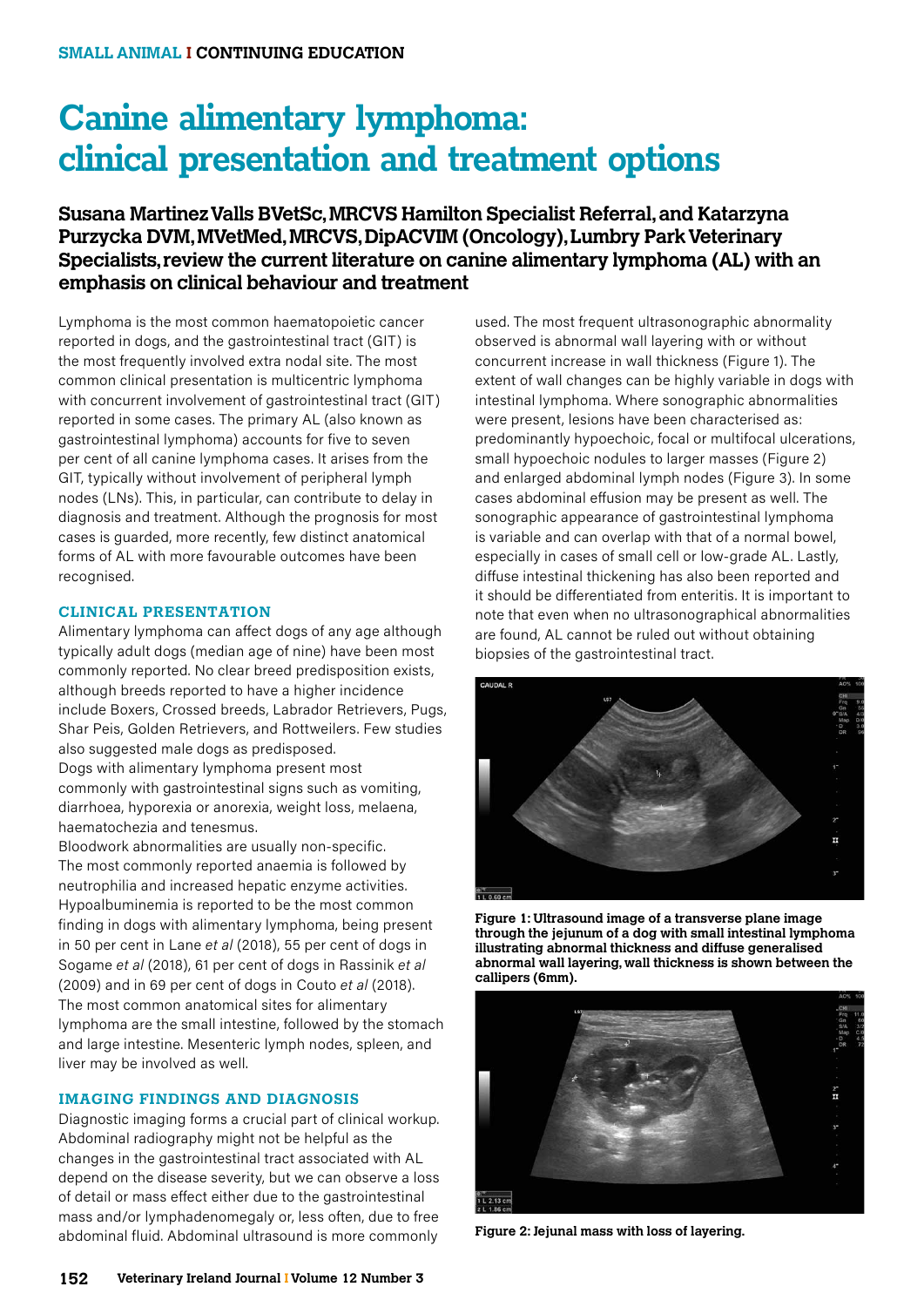## **CONTINUING EDUCATION I SMALL ANIMAL**



**Figure 3: Abnormal jejunal lymph node, the dimension of the node is shown between the callipers (2.85cm).**

The diagnosis of lymphoma can be made on histopathology where the biopsies are obtained via exploratory laparotomy (resection and anastomosis of a mass or full-thickness intestinal biopsy), upper and/or lower endoscopy (partialthickness intestinal biopsy); or cytology of ultrasound guided percutaneous fine needle biopsy. Full-thickness biopsies have been demonstrated to be superior in reaching a definitive diagnosis compared to endoscopy biopsies, as neoplastic cell population may be located deeper in the intestinal wall and may be overlooked if only mucosa or submucosa are examined in one study. In 3/10 dogs with low-grade AL undergoing laparotomy in that study, only samples from the ileum were confirmatory for lymphoma, suggesting that ileal sampling might be critical in dogs with suspected AL. Histopathological diagnosis of AL, in particular lowgrade or small cell might be challenging based on a routine hematoxylin and eosin (HE) stain, as chronic enteropathies (such as lymphoplasmacytic enteritis) might have a similar morphology. Further testing including immunohistochemistry, flow cytometry and/or PARR might be beneficial and often necessary to reach a final diagnosis.

Characterising the immunophenotype not only aids in achieving a diagnosis but might also guide treatment decision-making and prognosis. The most commonly used markers are: CD3, CD4/CD8 as T-cell markers or CD20, CD79a as a B-cell marker. Other markers used for B-cell lymphoma are CD79a. In terms of cellular morphology, AL is divided into small cell (typically low-grade), intermediate and large cell (typically high-grade). High-grade AL with T-cell immunophenotype is the most commonly diagnosed form. Low-grade alimentary T-cell lymphoma is the most common form of AL in cats and it was believed it was extremely rare in dogs. However, its clinical often indolent course has been recently described in two studies.

Colorectal lymphoma in dogs is typically high grade and B-cell origin (Table 1).

# **TREATMENT AND PROGNOSIS**

The use of a multi-agent chemotherapy protocol is considered the treatment of choice for AL in dogs. Unfortunately, due to the rapid clinical course and aggressive nature of high-grade AL, a long-term prognosis is guarded even with multi-agent chemotherapy protocols with reported median survival time of 62 and 77 days. Several protocols have been investigated (multi agent CHOP- or COP-based chemotherapy protocols, MOP, MVPP, LOPP and single agents [CCNU or

**Table 1: Prevalence of B-cell and T-cell immunophenotype in canine AL.**

|               | <b>Stomach</b>                                                                      | <b>Small intestine</b>                                                                                        | Large intestine                                                                          |
|---------------|-------------------------------------------------------------------------------------|---------------------------------------------------------------------------------------------------------------|------------------------------------------------------------------------------------------|
| <b>B-cell</b> | <b>Frances</b> et al<br>2013:2/15<br>dogs                                           | <b>Lane</b> $et al.$<br>2017: 1/20<br>dogs                                                                    | <b>Desmas</b> et al<br>2016:24/31<br>dogs<br><b>Frances</b> et<br>al., 2013: 1/5<br>dogs |
| T-cell        | <b>Frances</b> et al.,<br>2013: 1/15<br>dogs<br>Lane $et al.,$<br>2017:4/20<br>dogs | Couto et al.,<br>2018: 17/17<br>doas<br>Frances et al.,<br>2013:2/15<br>dogs<br>Lane $et al.,$<br>2017: 16/20 | Desmas et al.,<br>2016: 1/31<br>dogs                                                     |

L-asparginase]) and high-grade AL still remain a therapeutical challenge. Recently identified increased expression levels of MDA-1 RNA in T-cell AL (similar to the literature describing multicentric lymphoma) suggested that perhaps the use of alkylating agents in the treatment regime might lead to a better outcome. There are still no studies to strongly support it. Histopathological assessment along with immunophenotyping can guide treatment and prognosis in dogs with small cell T-cell intestinal lymphoma. It has been reported to have a more favourable outcome when undergoing any type of therapy, with a prolonged survival (median survival time of 628 days) compared with historic reports of dogs with large cell, high grade GI lymphoma. More specifically, a combination of steroids and an alkylating agent such as chlorambucil resulted in prolonged survival in this group of dogs. Additionally, dogs with AL localised to large intestine have been shown to have a prolonged survival, which was subsequently reported in a larger case series by Desmas *et al* (2016). In this study, dogs with colorectal lymphoma treated with a multi-agent chemotherapy had a median survival time of 1,697 days. Surgery is not routinely performed, unless it is necessary to obtain a diagnosis and to treat intestinal perforation or partial/complete obstructions

There are prognostic factors identified. One of them is haematochezia in dogs with colorectal AL, which has been associated with a positive impact on the progression-free survival (PFS). This might be because it is more noticeable and alarming for the owners so it leads to earlier diagnosis and treatment. Other gastrointestinal clinical signs were reported to be negative prognostic factors at the time of diagnosis, possibly as a result of a more advanced disease. In addition, Couto *et al* (2018) reported that dogs with anaemia, weight loss and a low body condition score at the time of diagnosis of small cell, T-cell AL had shorter survival, possibly as a result of more severe infiltration resulting in weight loss (secondary to malabsorption). Anaemia at the time of diagnosis might be related to other co-morbidities such as inflammatory bowel disease, iron deficiency anaemia related to chronic gastrointestinal haemorrhage, or production of anaemia inducing substance by tumour cells. In Rassnick *et al*

secondary to solitary lesions.